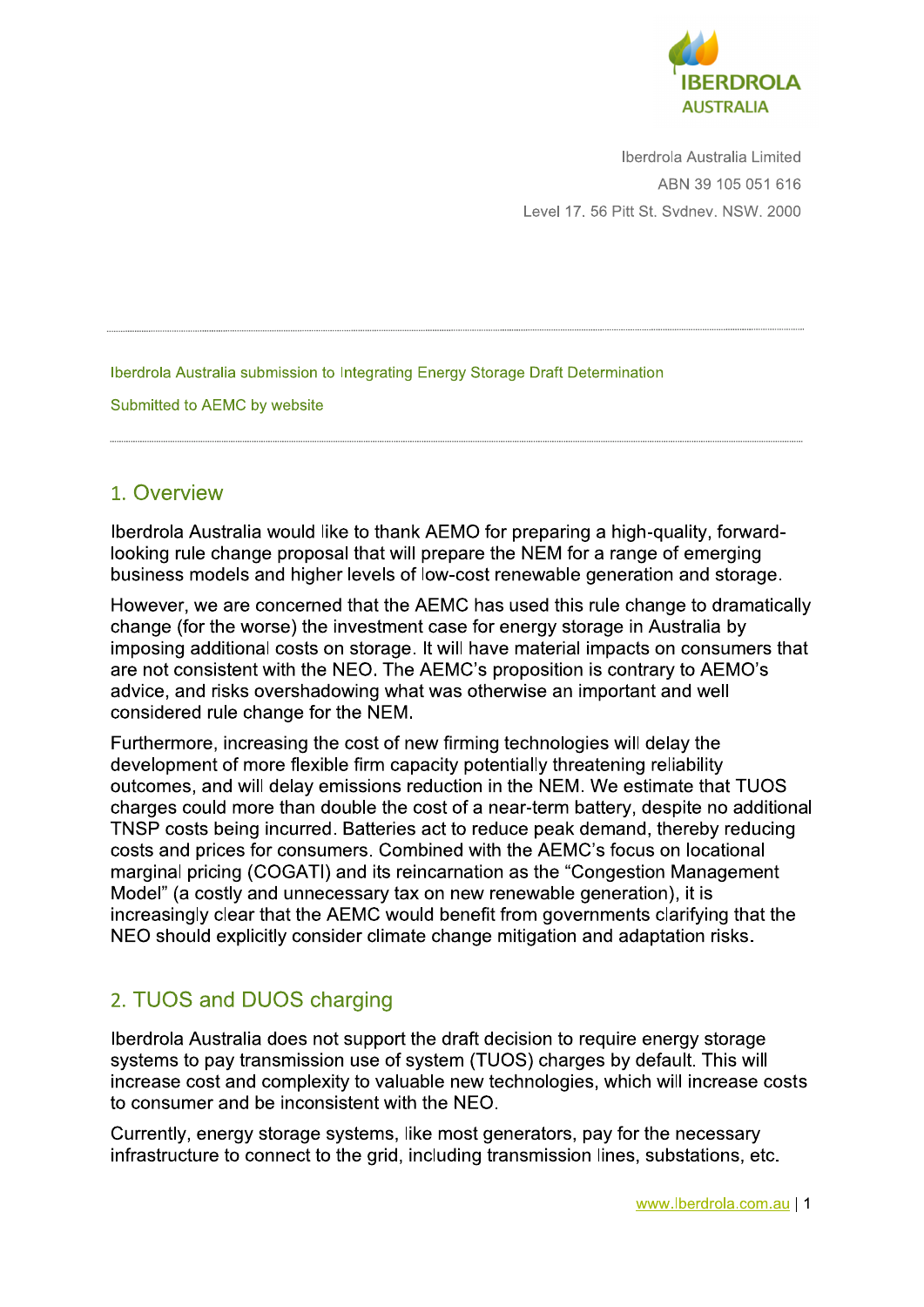That is, they do pay for the network augmentation required by their new investment. However, batteries and pumped hydro units do not pay additional TUOS charges unless they seek firm access (and the other protections provided to consumers).

There is a fundamental difference between an end-consumer of electrons, who typically require firm access and other protections, from an energy storage system that simply shifts supply from less valuable to more valuable times of the day or otherwise provides valuable network services (cFCAS, rFCAS, FFR, PFR, and in the near future system strength and inertia). End consumers have the right to draw load at (virtually) all times, and the TNSP has the obligation to build necessary transmission to facilitate this.

AEMO's advice was to clarify that storage does not have to pay for TUOS, as has been the case to date. It is not clear why the AEMC has ignored this recommendation. We disagree with the AEMC's comment that this is "not a major change" to the Rules. Entrenching a default position of storage paying for storage will increase complexity for both TNSPs and developers, with asymmetric negotiating powers.

Charging storage TUOS would significantly increase overall costs to consumers by deferring new storage and inflating wholesale energy prices, above and beyond any recovered TUOS charges (due to the uniform clearing price nature of the NEM). This will increase producer surplus for the incumbent generators and consequently reduce consumer surplus. TNSPs may also be required to build network infrastructure that is not required. This change is therefore not consistent with the NEO.

These issues would be further exacerbated if storage was also charged a connection fee in a REZ – effectively, it would be charged twice for the same transmission infrastructure.

# Exempting storage from TUOS does not create a cross subsidy

We consider it is highly unlikely for a battery or pumped hydro project to *increase* network costs, beyond whatever shallow connection costs are required (which would already be paid for by the storage project). That is, adding storage to the network will generally allow for more efficient use of that network, thereby reducing overall costs and prices.

Storage typically only consumes energy during periods when there is excess supply (including behind local constraints) or where it is least-cost to consumers for the storage to deliver network or frequency control service. Storage will also increasingly be embedded in the network (both at the transmission and distribution level), such that its generation can help reduce total network requirements as well.

We are not aware of any instances where deep connection charges have been incurred by consumers due to new storage. Connection agreements for batteries typically (and appropriately) treat batteries as a generator not a market customer (where consumer protections and firmness quarantees would normally come in). They may also include clauses that explicitly do not provide any guarantee of connection to the network – something that consumer loads would be unlikely to accept.

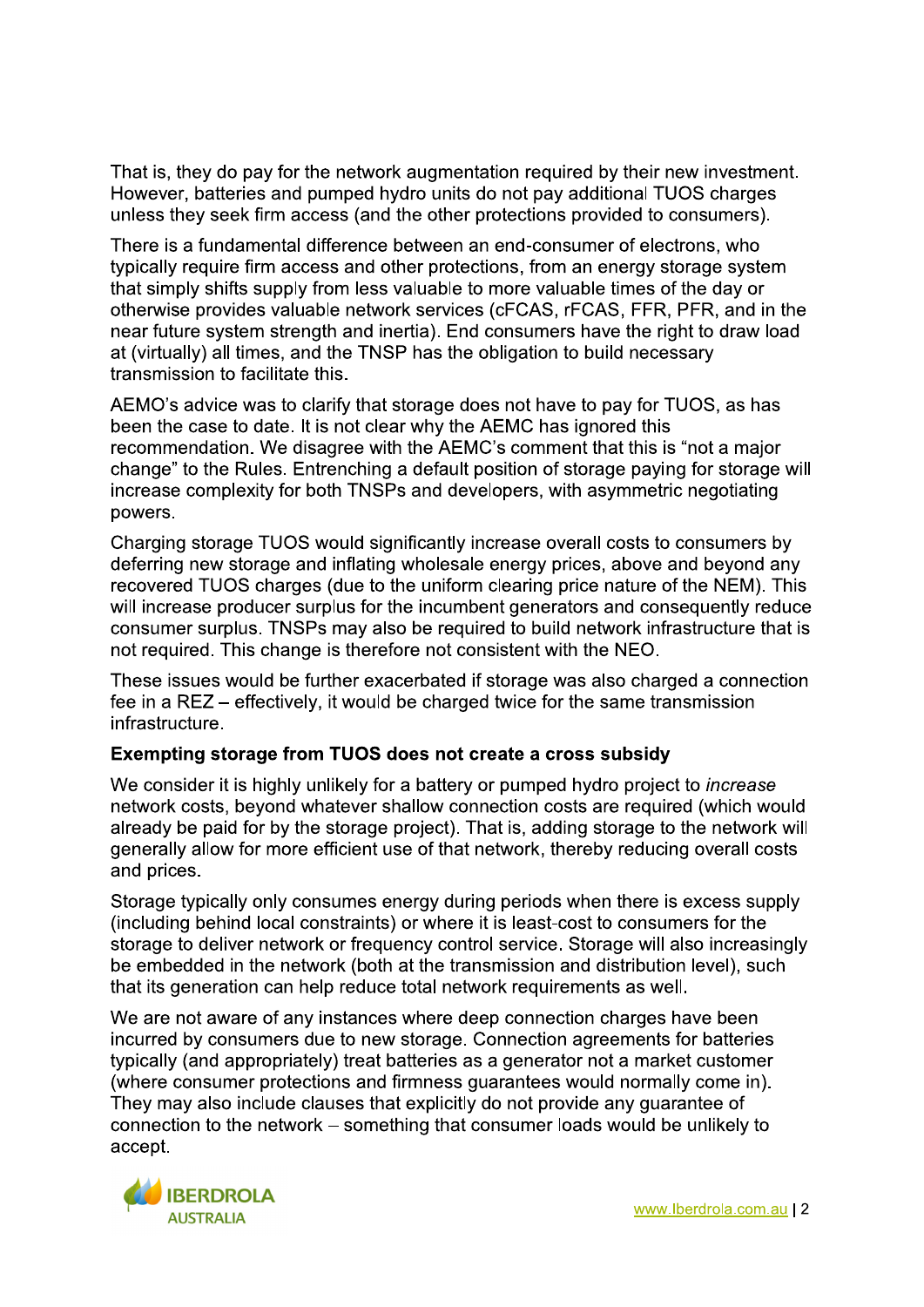Therefore, there is no first principles reason why storage (a generation technology) should pay as if it were a market customer. In general, no further regulated transmission investment would be required due to the storage load connecting, so there will be no costs imposed on consumers. In fact, by smoothing generation and load, storage may indeed improve load factors and reduce transmission costs. As noted above, trving to recover more of the existing TUOS charges from storage will simply increase overall electricity prices.

# Worked example of increased costs

As a specific example, published TUOS charges at Mt Gambier 33kV (for example) are:

- \$1861/day fixed, plus
- \$80.725/MW/Dav Locational, plus
- Lower of \$98.458/MW/day and \$12.21/MWh, plus
- Lower of \$34.626/MW/day and \$4.294/MWh  $\blacksquare$

For a 50 MW, 2-hour battery, charging for  $2/0.9 = 2.2$  hours of the day (given charging efficiencies), this would equate to approximately \$3m per year in TUOS charges. Over its 20 year life at a 6% WACC, that would be an additional \$36m in lifetime NPV costs, or \$716/kW. (This example ignores any change in stored energy capacity over time, or front- or back-loading of warranted cycles.)

This would *double* the capex for a new battery in 2024-25, based on AEMO's 2021 ISP assumptions (~\$700-800/kW), and be even more impactful as battery costs continue to fall.

# Reduces efficiency of the grid

Based on a typical tariff, TUOS would impose a short-run cost on energy storage of  $\sim$ \$10/MWh when charging. This would create inefficiencies  $-$  storage would need to recover an addition \$10/MWh (plus charging losses) through arbitrage or other services. This will further increase energy costs in the NEM.

# Challenges with using the negotiated connection framework

The AEMC have suggested using the negotiated connection framework. This framework requires the price being set at the prescribed charge minus any avoided costs (for the lower level of service). This requires connecting parties to demonstrate an avoided cost for the TNSP in order to deviate from the prescribed service.

The negotiated connection framework will therefore be incredibly complex for every individual battery to negotiate, risks further connection delays of valuable resources, and will cause differences between states.

Network businesses are also increasingly involved in investment in their own batteries. This will create real or perceived risks of favourable treatments to their own assets, leading to less efficient overall outcomes.

#### **Alternative approaches**

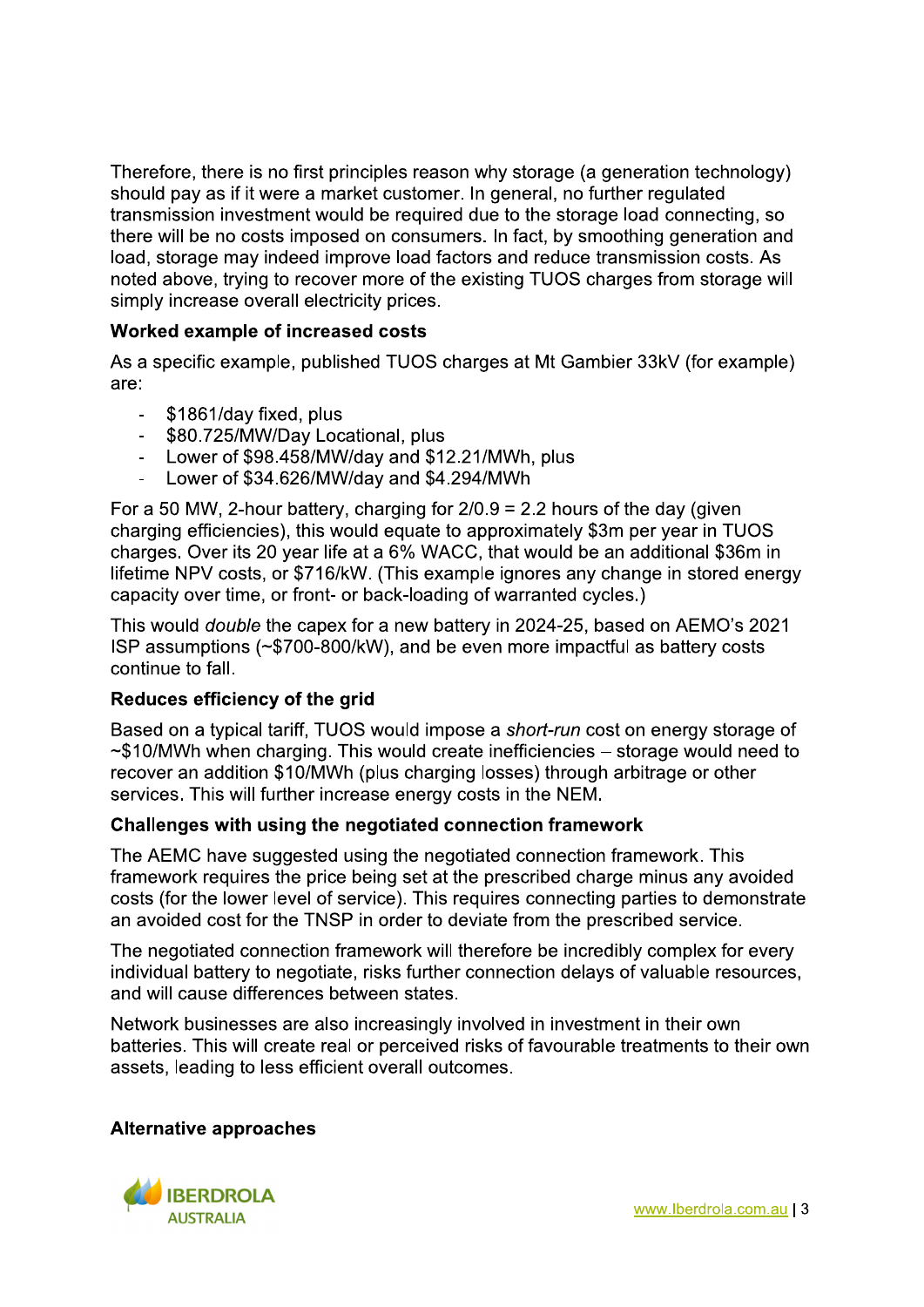There are several potential criteria which could be used to determine whether an IRP was liable for TUOS, either alone or in combination. We support the Clean Energy Council's submission to this rule change. Some specific options include:

- A technology restriction could be used such that an IRP consisting only of generator or energy storage resources would not be liable for TUOS. That is, storage would be treated as a "generator" for the purpose of TUOS recovery. Any load that consumes energy purely for the purpose of later returning that energy to the grid (from that facility) would be exempt.
- A "net energy balance" criteria could be used for a resource where total gross load at the connection point is no more than, say, 125% of the total gross generation (i.e., consistent with the efficiency of a typical PHES or battery system).
- The application of TUOS could be updated in the Rules to consider the end- $\bullet$ use of electricity. Although this would be complex, this would allow for further technologies to be exempt from storage.
- A broader reform could consider setting starting point for all negotiated TUOS  $\bullet$ charges to \$0 for scheduled loads. Resources seeking higher levels of firmness, or with demonstrated impacts on the grid (resulting in higher overall costs), could then pay higher charges.

We note that much of the behind the meter storage will not pay TUOS/DUOS. This is on the basis that it is primarily charging off embedded generation (thereby not charging from the grid) and is primarily offsetting local load when discharging (thereby avoiding TUOS/DUOS charges that would otherwise have been paid.

# **DUOS**

Our comments are primarily on TUOS. However, batteries are also delivering valuable services in the distribution network.

We acknowledge that distribution networks are more complex than transmission networks, with the possibility of both generation and load being charged and potentially harder to separate. As with the transmission network, we expect that batteries are strictly a net positive for the distribution system that reduces overall network costs.

If DUOS were to be charged to storage, it should involve a time or demand based window rather than a flat maximum demand that encourages market proponents to charge their energy storage from the grid that aligns with when the distribution network benefits from additional load (via reduced or even negative DUOS - i.e., payments to charge when it reduces congestion). For example, the "solar sponge" tariff in South Australia could be expanded.

# **Other technologies**

We also recognise there is some level of complexity; for example, a hydrogen electrolyser that produces hydrogen for use in a gas turbine might also be theoretically considered as energy storage. However, an appropriate criteria would be that energy is being stored solely for the purpose of energy production for the same facility, and exclude the production of intermediate fuels. These cases could be

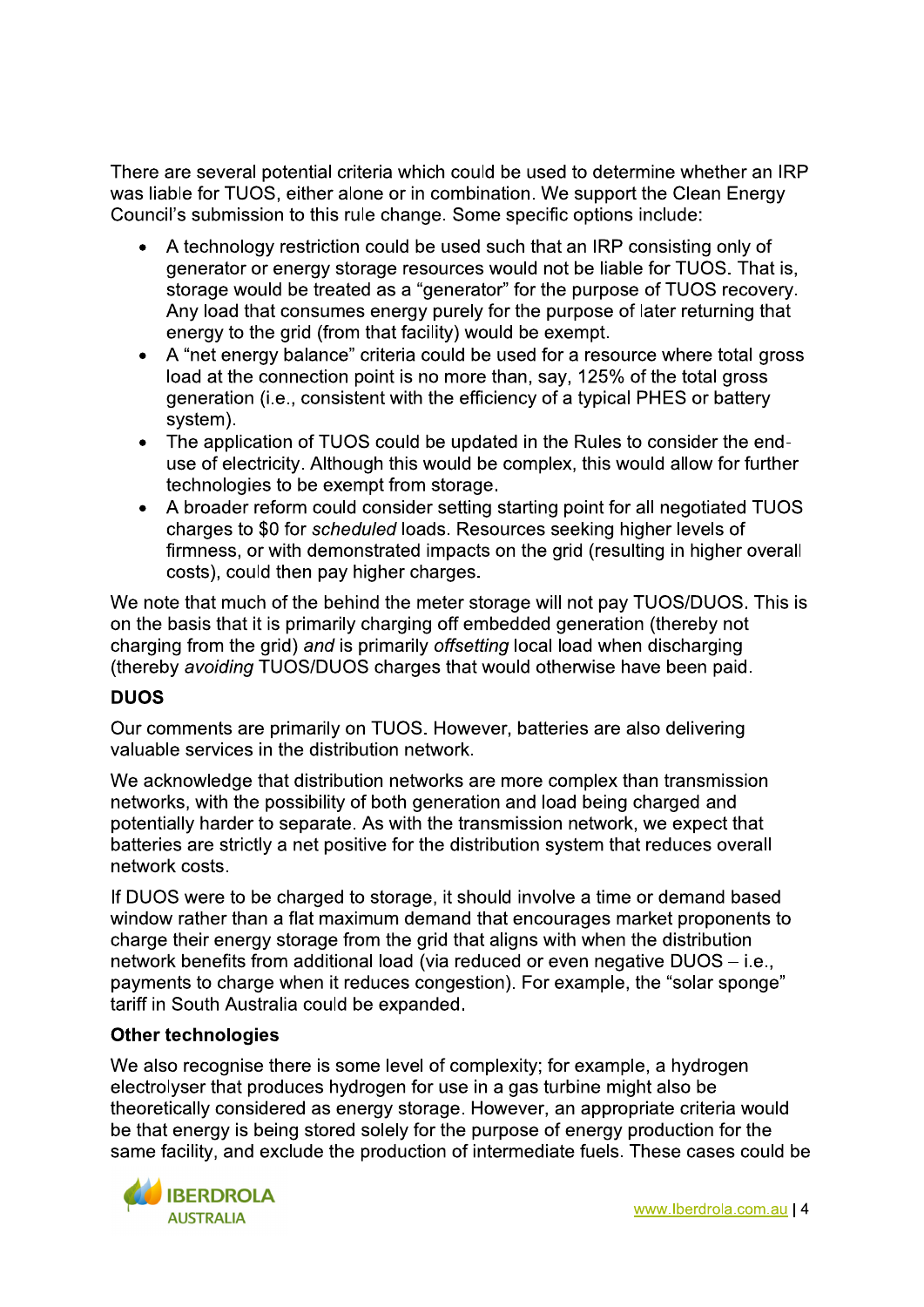appropriately negotiated with the TNSP – particularly if the default negotiating position was one of no additional cost.

While the AEMC's goal of technology neutrality is generally positive, economic purism should not interfere with efficient outcomes. As such, edge cases should not cause the AEMC to block the uptake of valuable resources in the short-term.

#### **Locational signals**

A TUOS exemption will not weaken locational signals for new storage.

Generators are already acutely aware of the transmission constraints and Marginal Loss Factors, and these signals are already transparent and effective in the market. As storage will not drive the need for new capacity, TUOS does not provide a relevant locational signal.

We note also that access charging, such as COGATI, will not resolve these issues. COGATI (including its rebranding as the Congestion Management Model (CMM)) is a form of locational marginal pricing, which converts a volume (congestion) signal into a price signal.

Some level of transmission congestion is efficient, but there is no obvious linkage between congestion (or lack thereof) and whether a battery should be charged TUOS. E.g., even if there is congestion, that doesn't mean that a battery is a bad location. Conversely, if there *isn't* local congestion, that doesn't mean that a battery charging is "bad" (and should be penalised by DUOS charges).

The AEMC has suggested that COGATI will create a locational signal. This could only be efficient if it applies to both loads (scheduled and non-scheduled) and generators equally. This would have significant ramifications for consumers.

# **Historical context is important**

It is worth considering the role of storage in improving load factors and reducing transmission and distribution costs. Much of the increase in DUOS in the early 2010s was driven by higher costs to meet increasing peak demand and lower throughput due to energy efficiency. This resulted in increased unit costs given the continued use of 'average cost' throughput tariffs.

Storage has the potential to significantly improve load profiles and absorb the proliferation of new VRE in the system. Given its potential to improve load profiles and reduce overall system costs, it is counterproductive to even consider increasing barriers to storage adoption.

# 3. New Integrated Resource Provider

We support the proposed introduction of a new Integrated Resource Provider category.

The AEMC's draft determination presents an effective solution that allows for a broad range of emerging business models, including AC and DC coupled hybrid units and batteries used for behind the meter smoothing.

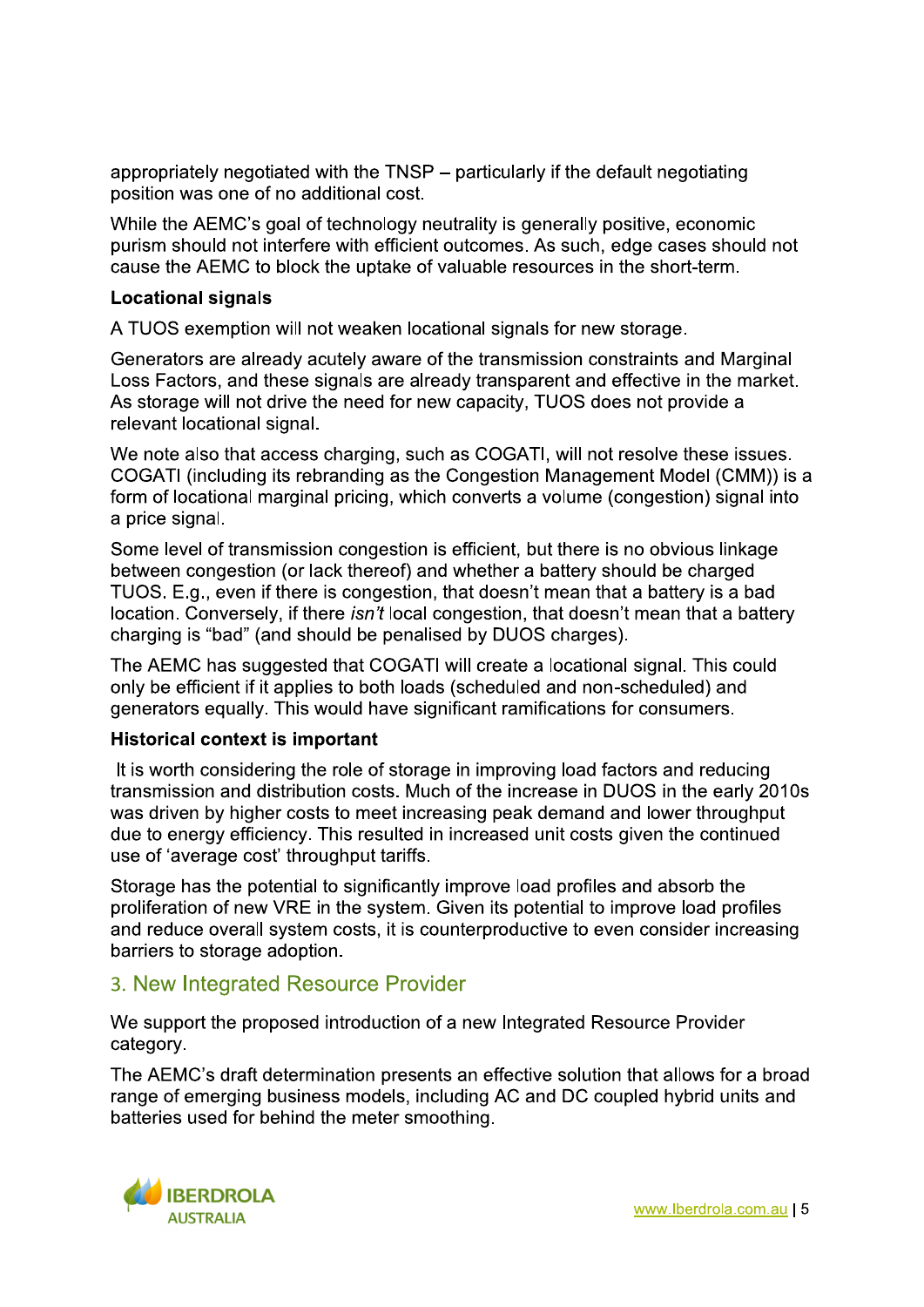In particular, we support the retention of distinct semi-scheduled and scheduled units behind the connection point (in the relevant models).

Storage registering as a single DUID (Integrated Resource Unit) with 20 bid bands (10 in each direction) seems to be a net positive; there will be implementation costs, but it will also reduce the complexity of having two separate but linked DUIDs.

# **Generator performance standards (GPS)**

We support the AEMC's draft determination that, if existing storage is required to move to the new registration category, there should be no fees. However, we further recommend that this should be a purely "mechanical" transition – that is, there is no risk of the storage GPS being reopened (or requirement for further studies). Reopening would involve significant costs and risks to businesses, and given that there will be no *physical* change to the system of a new registration category. revisiting GPS needs to be avoided. If this is not possible, then existing storage registrations should be grandfathered (which is not a preferred solution).

Further clarification is required on how GPS would be assessed. The draft determination proposes that the GPS applies to the individual unit, but is assessed at the connection point. This concept is counter to the concept of demonstrating compliance with GPS. In this case, a standard would be set at a different place electrically than compliance would be measured. It would not be possible to separate the contribution of the different generating units at the connection point, hence compliance could not be determined. It is preferred that a combined GPS should be proposed at the Connection Point. This would allow performance in one part of a plant to offset that of another, making the project more economically efficient without affecting technical performance at the Connection Point. Such examples may include the inclusion of a single statcom or syncon which may be used to support all of the assets connected, rather than requiring each asset to have its own (which would be required if there were individual GPS). This would also allow technology such as grid forming inverters to provide services to other assets behind the connection point.

# **Dispatch conformance**

Iberdrola Australia supports an aggregate dispatch cap - this will increase efficiency and reduce reliance on ancillary services. However, further clarity over how dispatch conformance of storage and intermittent units behind an IRP is required to provide both investors and the market operator with certainty.

Say that a 100 MW wind farm and a 50 MW battery were in a hybrid setup, registered as a semi-scheduled and scheduled unit, respectively. Iberdrola Australia understands that the compliance of these units with dispatch instructions will be assessed at as a whole<sup>1</sup>

<sup>&</sup>lt;sup>1</sup> "conformance with dispatch would be assessed as a whole, subject to AEMO's Power system operating procedure", Integrating Energy Storage - Overview and QandA of Draft Determination, AEMC